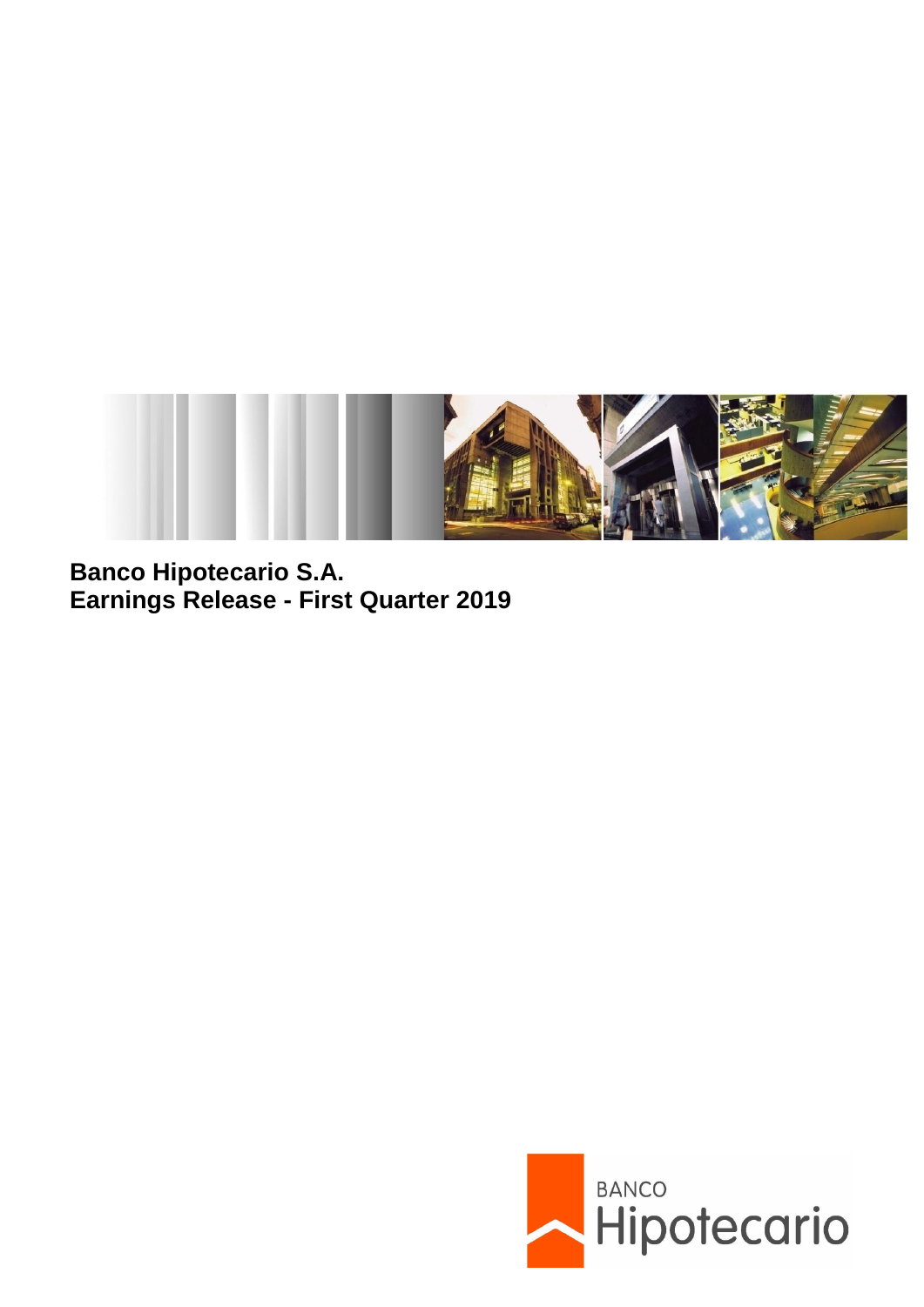

# Banco Hipotecario cordially invites you to participate in its First Quarter 2019 conference call

# **Thursday, May 9 th , 2019, 12:00P EST**

If you would like to participate, please call:

EEUU: (800) 398-9367 International: (612) 332-0418 PIN # 467374

Slideshow available at:

http://choruscall.com.br/bancohipotecario/09052019.htm

Preferably 10 minutes before the call is due to begin. The conference will be in English.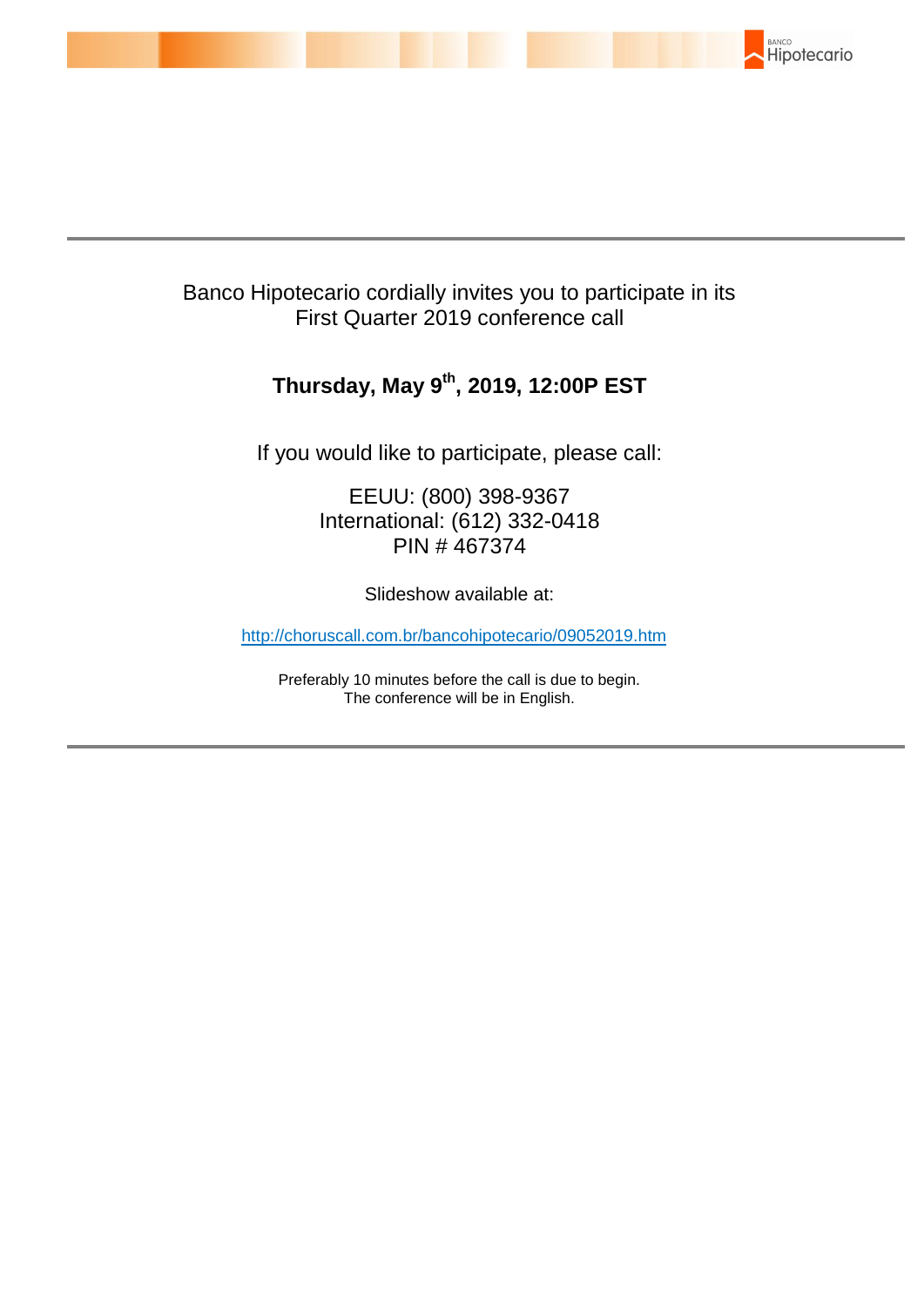BANCO Hipotecario

**Contacts**: **Martín Diez Eliezer Baschkier** Capital Markets Tel. (54-11) 4347- 5856/5967 Fax (54-11) 4347-5874 Buenos Aires, Argentina **mdiez@hipotecario.com.ar [baschkier@hipotecario.com.ar](mailto:baschkier@hipotecario.com.ar)**

**Tomás Godino** CFO Tel. (54-11) 4347-5759 Buenos Aires, Argentina

# **Banco Hipotecario SA reports First Quarter 2019 consolidated results**

## *Highlights Executive Summary*

- Net income for the quarter was Ps. 36.6 million, compared to Ps. 508.2 million of last quarter and Ps. 519.4 million of same quarter last year, mainly driven by higher provision for loan losses.
- Net operating income for the quarter was Ps. 2,834.3 million, 23.3% lower than the Ps. 3,697.4 million of previous quarter and 6.4% lower than the Ps. 3,027.5 million of same quarter of last year. Operating income for the quarter was Ps. (76.1) million, compared to Ps. 645.1 million of previous quarter and Ps. 770.6 million of same quarter of last year.
- As of March 31, 2019, Liquidity Coverage Ratio (LCR) was 266%, Net Stable Funding Ratio (NSFR) was 162.9% and the liquid assets to deposits ratio was 104.7%.
- Loans to the non financial private sector decreased 2.3% QoQ and increased 5.6% YoY.
- Deposits decreased 1.1% QoQ and increased 25.3% YoY, while corporate bonds increased 1.5% QoQ and 12.0% YoY.
- On a consolidated basis, NPL increased from 6.0% in Q4 2018 to 11.9% in Q1 2019, while coverage ratio was 51.9% for the period. The increase in non performing loans is mainly explained by loans to certain corporates that are renegotiating their debt. Additional provisions above Central Bank requirements were set for those loans.
- Total capital ratio as a percentage of RWA as of March 31, 2019 was 12.66%, compared to 12.71% of previous quarter and 12.87% of same quarter of last year.
- The Bank repurchased US\$ 53,353,000 aggregate principal amount of its Series 29 Notes within the framework of a Cash Tender Offer for up to US\$ 75,000,000 aggregate principal amount (increasable to up to US\$ 100,000,000 aggregate principal amount).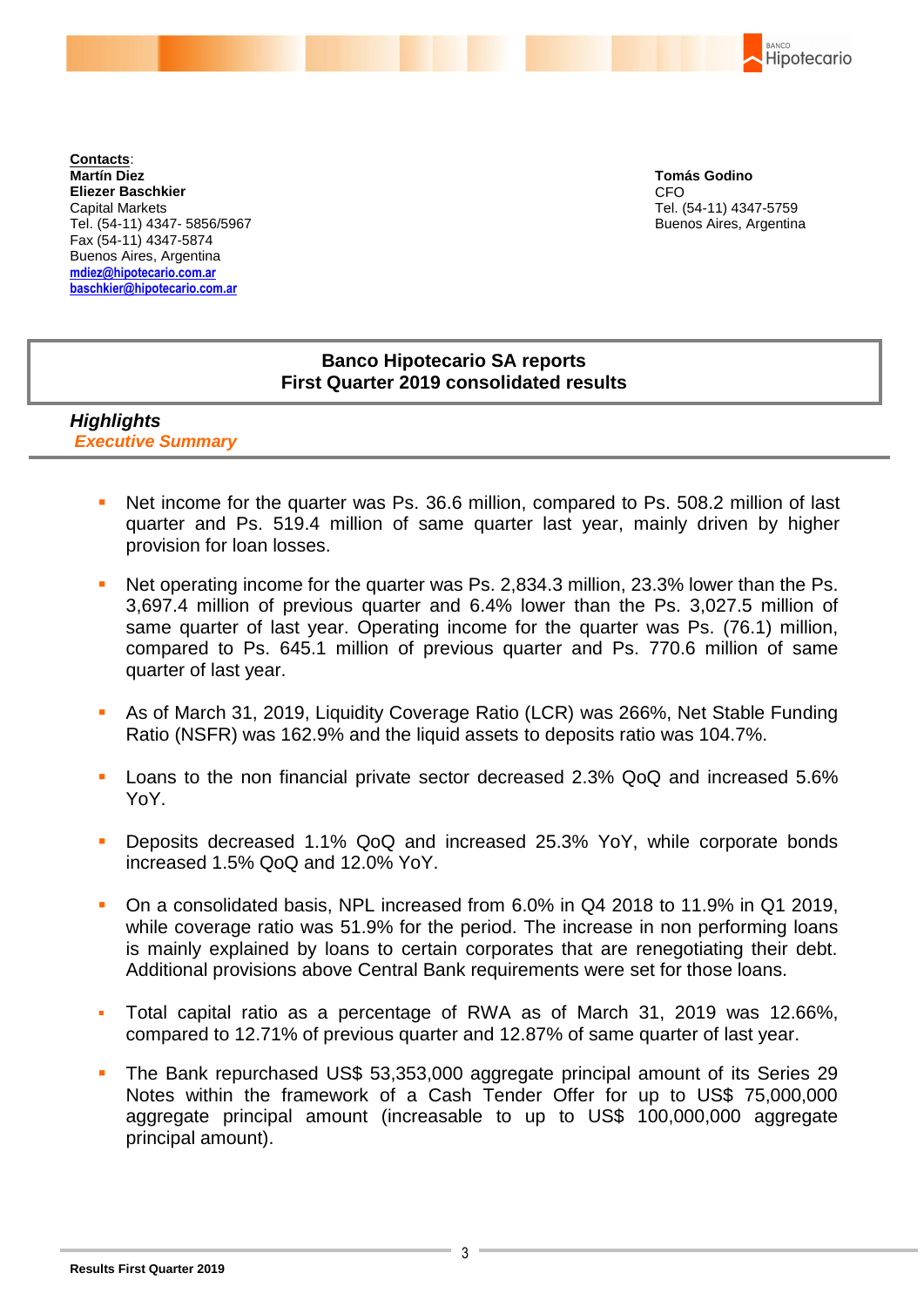

## *Buenos Aires, May 7 th, 2019*

#### **I. Banco Hipotecario Consolidation**

Banco Hipotecario S.A. has consolidated line by line its balance sheet and income statement with the financial statements of its subsidiaries: BACS Banco de Crédito y Securitización S.A., BH Valores S.A., BHN Sociedad de Inversión S.A. and Tarshop S.A. The consolidated financial statements as of March 31<sup>th</sup>, 2019 were prepared under IFRS according to Central Bank's convergence plan (Communication "A" 5541 and its modifications). Provisions under IFRS 9 (5.5) and inflation accounting will be in the measurement of the measurement of the starting on January 1st, 2020 (Communication "A" 6430 and "A" 6651).

#### **II. Q1 2019 consolidated results**

Net income for the quarter was Ps. 36.6 million, compared to Ps. 508.2 million of last quarter and Ps. 519.4 million of same quarter last year.

Regarding profitability ratios, the ROAA for Q1 2019 was 0.17% compared to 2.71% for Q4 2018 and 2.95% for Q3 2018, while ROAE for the same periods were 1.48%, 23.12% and 25.32%, respectively.

The negative result of the difference in quoted prices of gold and foreign currency for the quarter was Ps. 952.8 million, which compensates with the net income from financial instruments at fair value through profit and loss of Ps. 2,451.0 million.

| Income statement                                                             |            | 3 month period ended | Variation (%) |             |             |
|------------------------------------------------------------------------------|------------|----------------------|---------------|-------------|-------------|
| (in millions of pesos)                                                       | 31/03/19   | 31/12/18             | 31/03/18      | QoQ         | YoY         |
| Interest Income                                                              | 4.206.2    | 4,605.8              | 3,027.5       | (8.7)%      | 38.9%       |
| Interest Expense                                                             | (4,044.0)  | (4, 495.9)           | (2, 239.1)    | $(10.1)\%$  | 80.6%       |
| <b>Net Interest Income</b>                                                   | 162.2      | 109.9                | 788.4         | 47.6%       | (79.4)%     |
| Fee Income                                                                   | 1,065.5    | 1,145.1              | 898.1         | $(7.0)\%$   | 18.6%       |
| Fee Expense                                                                  | (165.3)    | (147.5)              | (175.8)       | 12.1%       | (6.0)%      |
| <b>Net Fee Income</b>                                                        | 900.2      | 997.6                | 722.3         | (9.8)%      | 24.6%       |
| Net Income from financial instruments at Fair Value<br>through profit & Loss | 2,451.0    | 2,485.6              | 804.6         | (1.4)%      | 204.6%      |
| Difference in quoted prices of gold and foreign currency                     | (952.8)    | (616.0)              | 64.2          | 54.7%       | N/A         |
| Other operating income                                                       | 1.603.8    | 1,269.1              | 1,026.7       | 26.4%       | 56.2%       |
| Provision for loan losses                                                    | (1,330.1)  | (548.8)              | (378.6)       | 142.4%      | 251.3%      |
| <b>Net Operating Income</b>                                                  | 2.834.3    | 3.697.4              | 3,027.5       | $(23.3)\%$  | (6.4)%      |
| Personnel expenses                                                           | (1, 190.4) | (1, 130.1)           | (850.9)       | 5.3%        | 39.9%       |
| Administrative expenses                                                      | (753.0)    | (764.5)              | (700.9)       | (1.5)%      | 7.4%        |
| Depreciation and impairment of assets                                        | (62.4)     | (276.6)              | (37.4)        | $(77.5)\%$  | 66.9%       |
| Other operating expenses                                                     | (904.7)    | (881.1)              | (667.7)       | 2.7%        | 35.5%       |
| <b>Operating Income</b>                                                      | (76.1)     | 645.1                | 770.6         | $(111.8)\%$ | (109.9)%    |
| Income tax from continuing operations                                        | 107.4      | (155.4)              | (238.9)       | $(169.2)\%$ | $(145.0)\%$ |
| Net income of the period attributable to<br>non-controlling interests        | 5.3        | 18.5                 | (12.3)        | $(71.4)\%$  | $(142.9)\%$ |
| <b>Net Income</b>                                                            | 36.6       | 508.2                | 519.4         | $(92.8)\%$  | $(93.0)\%$  |

Net interest income for the quarter was Ps. 162.2 million; representing a 47.6% increase QoQ and a 79.4% decrease YoY.

Interest income for the quarter was Ps. 4,206.2 million; representing a 8.7% decrease QoQ and a 38.9% increase YoY. This does not include income from Central Bank notes (Leliq), which are reflected in net income from financial instruments at fair value through profit and loss.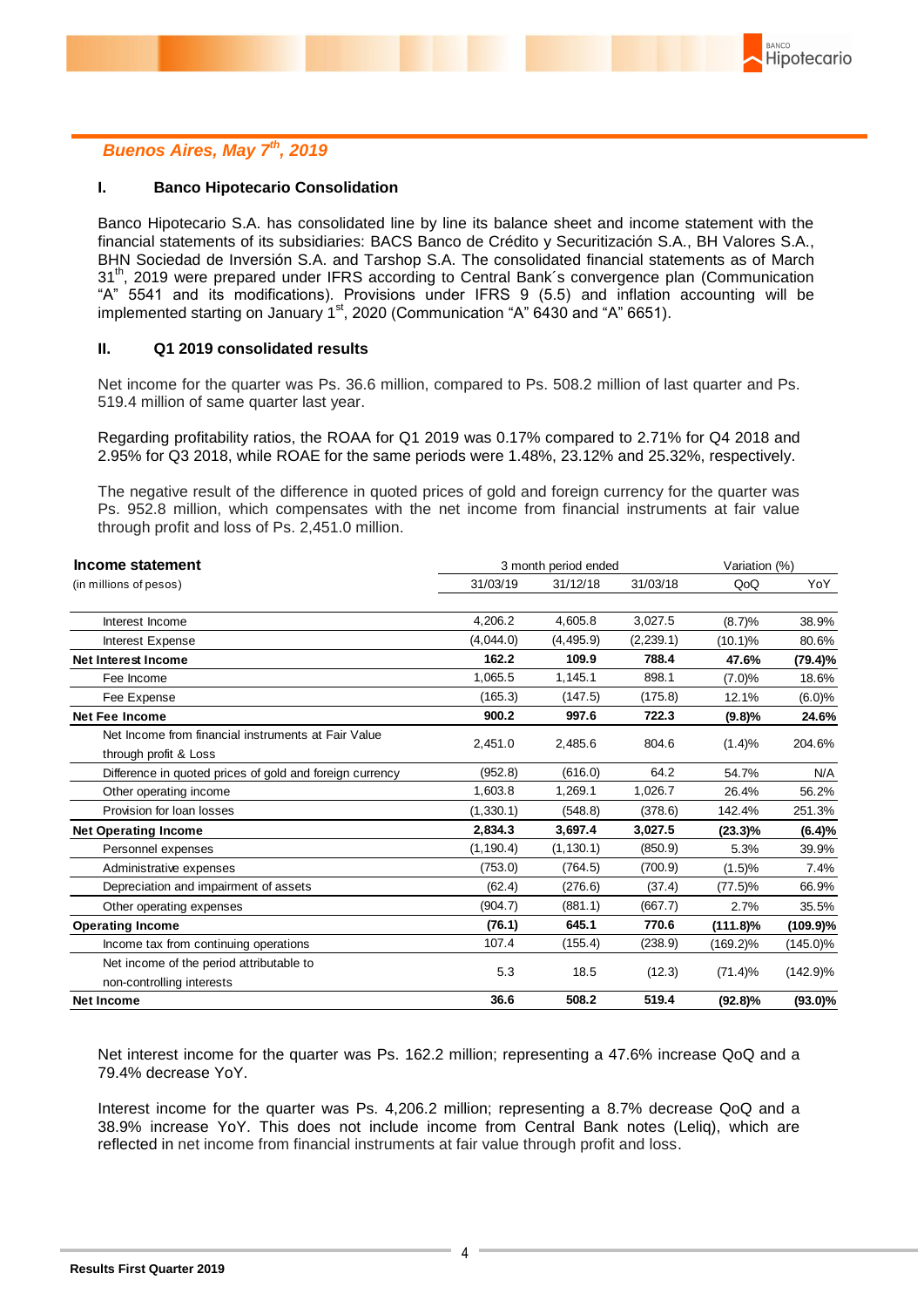

| Interest Income                                         | 3 month period ended | Variation (%) |          |            |            |
|---------------------------------------------------------|----------------------|---------------|----------|------------|------------|
| (in millions of pesos)                                  | 31/03/19             | 31/12/18      | 31/03/18 | QoQ        | YoY        |
| Interest on cash and due from banks                     | 2.2                  | 10.2          | 1.3      | $(78.0)\%$ | 75.5%      |
| Interest from loans to the financial sector             | 21.1                 | 21.7          | 23.6     | (2.7)%     | $(10.7)\%$ |
| Interest from public and corporate securities           | 244.6                | 183.5         | 41.5     | 33.3%      | N/A        |
| Interest on overdrafts                                  | 35.1                 | 43.7          | 89.4     | $(19.6)\%$ | (60.8)%    |
| Interest on documents                                   | 44.5                 | 34.6          | 46.9     | 28.6%      | (5.2)%     |
| Interest on pledge loans                                | 13.9                 | 18.9          | 23.7     | $(26.6)\%$ | (41.4)%    |
| Interest on financial leases                            | 12.9                 | 9.9           | 9.2      | 30.7%      | 40.9%      |
| Interest on other loans                                 | 471.3                | 633.0         | 298.5    | $(25.6)\%$ | 57.9%      |
| Income from adjustments                                 | 35.9                 | 91.0          |          | $(60.6)\%$ | N/A        |
| Interest from commercial loans                          | 613.5                | 831.1         | 467.7    | $(26.2)\%$ | 31.2%      |
| Interest on personal loans                              | 782.0                | 851.6         | 734.1    | (8.2)%     | 6.5%       |
| Interest on credit card loans                           | 1,996.6              | 2,121.7       | 1,513.0  | (5.9)%     | 32.0%      |
| Interest from consumer loans                            | 2.778.6              | 2,973.3       | 2,247.1  | (6.5)%     | 23.7%      |
| Interest on mortgage loans                              | 147.0                | 180.2         | 137.2    | $(18.4)\%$ | 7.2%       |
| Interest on other receivables from financial operations | 0.0                  | 3.8           | 4.0      | $(99.8)\%$ | $(99.8)\%$ |
| Income from adjustments                                 | 277.0                | 337.1         | 84.5     | (17.8)%    | 228.0%     |
| Interest from mortgage loans                            | 424.1                | 521.0         | 225.6    | $(18.6)\%$ | 87.9%      |
| <b>Others</b>                                           | 122.1                | 64.9          | 20.6     | 88.0%      | N/A        |
| Total                                                   | 4,206.2              | 4.605.8       | 3,027.5  | (8.7)%     | 38.9%      |

Interest expense for the quarter was Ps. 4,044.0 million; representing a 10.1% decrease QoQ and a 80.6% increase YoY.

| <b>Interest Expense</b>                                   | 3 month period ended |            |            |            |            |
|-----------------------------------------------------------|----------------------|------------|------------|------------|------------|
| (in millions of pesos)                                    | 31/03/19             | 31/12/18   | 31/03/18   | QoQ        | YoY        |
|                                                           |                      |            |            |            |            |
| Interest on checking accounts                             | (44.5)               | (275.5)    | (135.2)    | $(83.9)\%$ | $(67.1)\%$ |
| Interest on saving accounts                               | (3.2)                | (3.0)      | (1.6)      | 6.8%       | 96.7%      |
| Interest on time deposits                                 | (1,393.6)            | (1,349.6)  | (568.0)    | 3.3%       | 145.4%     |
| Expense from adjustments                                  | (63.8)               | (114.9)    | (13.8)     | $(44.5)\%$ | N/A        |
| Interest from deposits                                    | (1,505.1)            | (1,743.0)  | (718.7)    | $(13.6)\%$ | 109.4%     |
| Interest from other liabilities from financial operations | (2, 246.4)           | (2,346.0)  | (1,365.0)  | $(4.2)\%$  | 64.6%      |
| Expense from adjustments                                  | (234.0)              | (332.1)    | (89.3)     | $(29.5)\%$ | 162.1%     |
| Interest from corporate bonds                             | (2,480.5)            | (2,678.1)  | (1,454.3)  | (7.4)%     | 70.6%      |
| Interest on interfinancial loans                          | (21.1)               | (12.1)     | (5.6)      | 74.0%      | 274.3%     |
| Interest on other financing from financial institutions   | (21.5)               | (55.2)     | (41.6)     | $(61.0)\%$ | (48.4)%    |
| Others                                                    | (15.8)               | (7.5)      | (18.9)     | 110.9%     | $(16.2)\%$ |
| Total                                                     | (4,044.0)            | (4, 495.9) | (2, 239.1) | $(10.1)\%$ | 80.6%      |

Net fee income for the quarter was Ps. 900.2 million; representing a 9.8% decrease QoQ and a 24.6% increase YoY.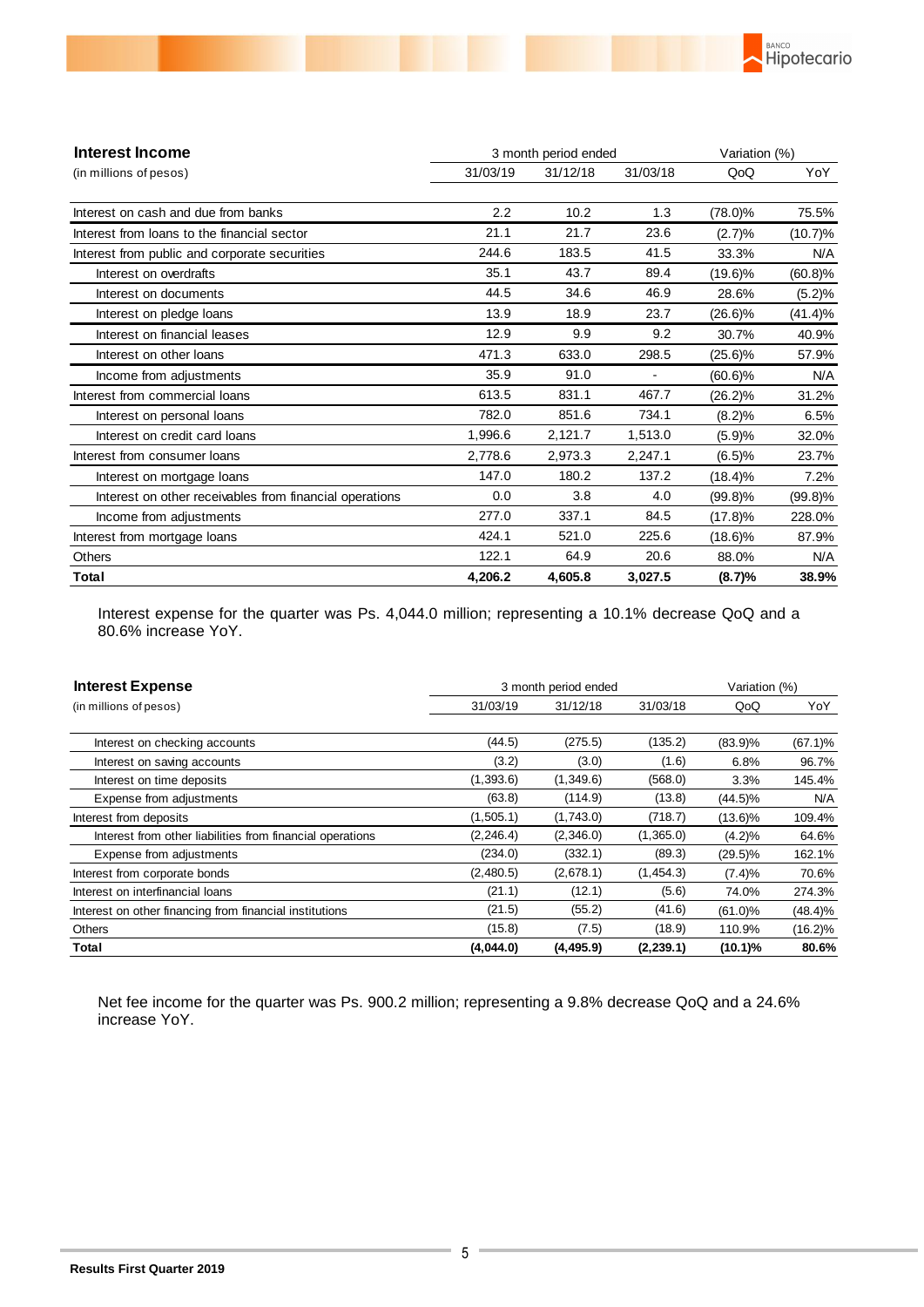

| <b>Net Fee Income</b>                 | 3 month period ended |          |                          |             |             |
|---------------------------------------|----------------------|----------|--------------------------|-------------|-------------|
| (in millions of pesos)                | 31/03/19             | 31/12/18 | 31/03/18                 | QoQ         | YoY         |
| Fee Income                            |                      |          |                          |             |             |
| Fee charged on consumer clients       | 1,007.4              | 1,081.0  | 920.9                    | (6.8)%      | 9.4%        |
| Fee charged on SME clients            | 1.7                  | 0.3      | 1.7                      | N/A         | 3.5%        |
| Fee charged on corporate clients      | 11.3                 | (2.2)    | 13.8                     | N/A         | $(18.2)\%$  |
| Insurance fee                         |                      |          | $\overline{\phantom{a}}$ | N/A         | N/A         |
| Fee charged on liability transactions | 34.2                 | 22.2     | 10.9                     | 53.9%       | 215.1%      |
| <b>Others</b>                         | 10.8                 | 43.8     | (49.2)                   | (75.4)%     | $(121.9)\%$ |
| Total                                 | 1,065.5              | 1,145.1  | 898.1                    | $(7.0)\%$   | 18.6%       |
| Fee Expense                           |                      |          |                          |             |             |
| Credit related fees                   | (144.0)              | (176.3)  | (142.2)                  | $(18.3)\%$  | 1.3%        |
| Debt placement charges                | (19.8)               | 30.4     | (32.2)                   | $(165.2)\%$ | $(38.5)\%$  |
| <b>Others</b>                         | (1.5)                | (1.6)    | (1.4)                    | (5.0)%      | 7.1%        |
| Total                                 | (165.3)              | (147.5)  | (175.8)                  | 12.1%       | (6.0)%      |
| <b>Net Fee Income</b>                 | 900.2                | 997.6    | 722.3                    | (9.8)%      | 24.6%       |

Net income from financial instruments at fair value through profit and loss for the quarter was Ps. 2,451.0 million, representing a 1.4% decrease QoQ and a 204.6% increase YoY.

### **Net Income from financial instruments at**

| Fair Value through profit & Loss | 3 month period ended | Variation (%) |          |         |            |
|----------------------------------|----------------------|---------------|----------|---------|------------|
| (in millions of pesos)           | 31/12/18<br>31/03/19 |               | 31/03/18 | QoQ     | YoY        |
|                                  |                      |               |          |         |            |
| Income from public securities    | 2.408.6              | 2.430.3       | 840.4    | (0.9)%  | 186.6%     |
| Income from private securities   | 31.2                 | (0.2)         | 55.1     | N/A     | $(43.4)\%$ |
| Income from other securities     | 11.1                 | 55.6          | (91.0)   | (79.9)% | (112.3)%   |
| Total                            | 2.451.0              | 2,485.6       | 804.6    | (1.4)%  | 204.6%     |

The negative result of the difference in quoted prices of gold and foreign currency for the quarter was Ps. 952.8 million, which compensates with the net income from financial instruments at fair value through profit and loss of Ps. 2,451.0 million.

Other operating income for the quarter was Ps. 1,603.8 million, representing a 26.4% increase QoQ and a 56.2% increase YoY.

| Other operating income                |          | 3 month period ended |          |            |        |  |
|---------------------------------------|----------|----------------------|----------|------------|--------|--|
| (in millions of pesos)                | 31/03/19 | 31/12/18             | 31/03/18 | QoQ        | YoY    |  |
|                                       |          |                      |          |            |        |  |
| Loan related services                 | 818.1    | 731.8                | 752.9    | 11.8%      | 8.7%   |  |
| Fee charged on liability transactions | 25.1     | 26.3                 | 19.5     | (4.4)%     | 29.1%  |  |
| Other income from services            | 90.8     | 122.5                | 83.5     | (25.9)%    | 8.6%   |  |
| Penalty interest                      | 69.9     | 67.7                 | 32.6     | 3.2%       | 114.1% |  |
| Recovered Ioans                       | 22.6     | 50.8                 | 22.2     | $(55.6)\%$ | 1.5%   |  |
| <b>Others</b>                         | 577.4    | 270.1                | 116.0    | 113.8%     | N/A    |  |
| Total                                 | 1,603.8  | 1.269.1              | 1.026.7  | 26.4%      | 56.2%  |  |

Provision for loan losses for the quarter was Ps. 1,330.1 million, representing a 142.4% increase QoQ and a 251.3% increase YoY.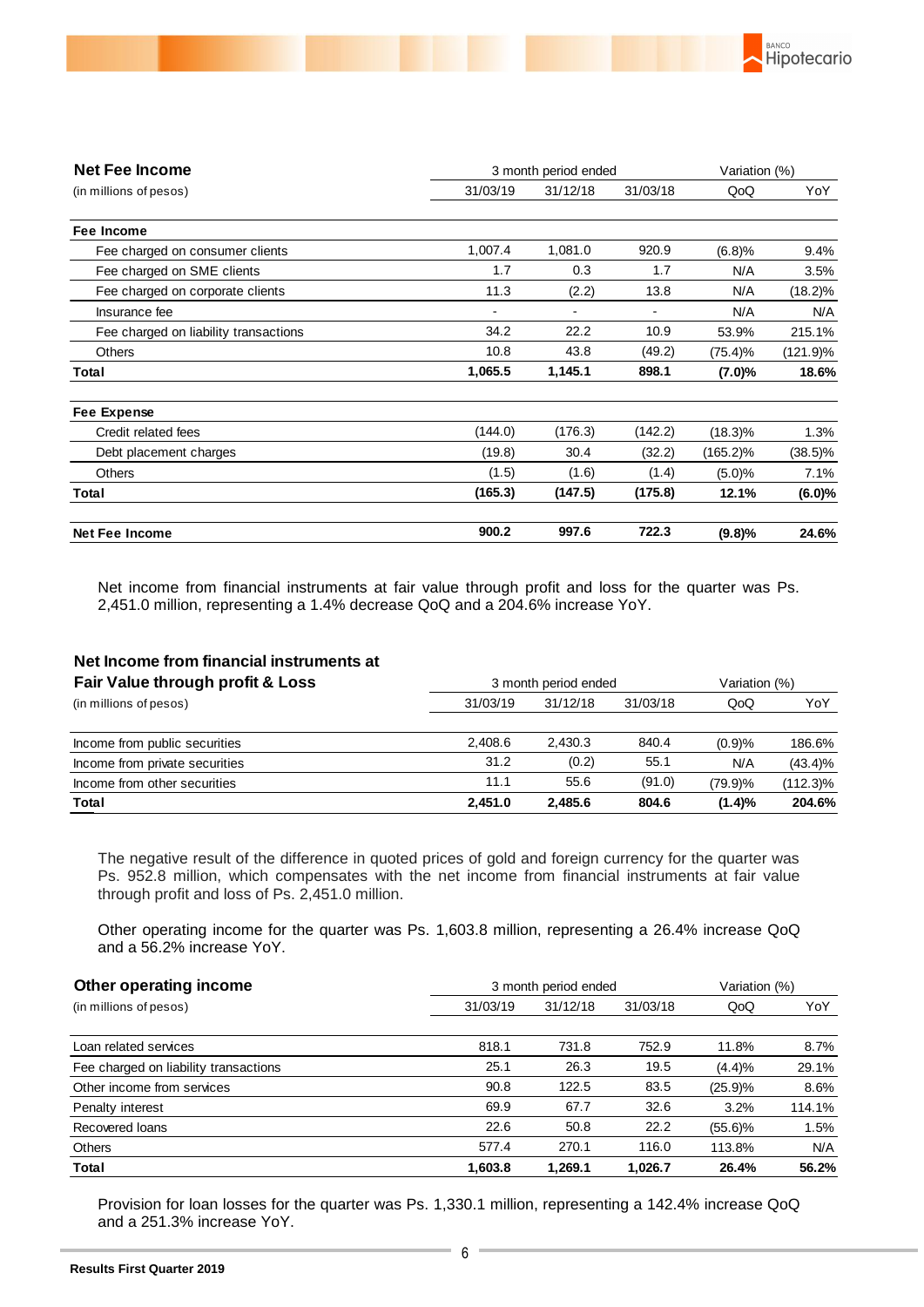

BANCO

Hipotecario

| <b>Personnel expenses</b>    |            | 3 month period ended |          |            |       |
|------------------------------|------------|----------------------|----------|------------|-------|
| (in millions of pesos)       | 31/03/19   | 31/12/18             | 31/03/18 | QoQ        | YoY   |
| Salaries                     | (605.2)    | (607.5)              | (465.3)  | (0.4)%     | 30.1% |
| Vacation bonus               | (48.4)     | (61.5)               | (33.9)   | $(21.4)\%$ | 42.9% |
| Social security expenses     | (149.6)    | (179.6)              | (142.8)  | (16.7)%    | 4.7%  |
| Severance and bonus expenses | (328.9)    | (242.6)              | (178.9)  | 35.6%      | 83.9% |
| Other personnel expenses     | (58.3)     | (38.9)               | (30.0)   | 50.0%      | 94.1% |
| Total                        | (1, 190.4) | (1, 130.1)           | (850.9)  | 5.3%       | 39.9% |

Administrative expenses for the quarter were Ps. 753.0 million, representing a 1.5% decrease QoQ and a 7.4% increase YoY.

| <b>Administrative expenses</b>      | 3 month period ended | Variation (%) |          |            |            |
|-------------------------------------|----------------------|---------------|----------|------------|------------|
| (in millions of pesos)              | 31/03/19             | 31/12/18      | 31/03/18 | QoQ        | YoY        |
|                                     |                      |               |          |            |            |
| Directors fees                      | (37.9)               | (38.0)        | (55.6)   | (0.2)%     | $(31.8)\%$ |
| Other fees                          | (317.1)              | (295.6)       | (253.6)  | 7.3%       | 25.0%      |
| Advertising and publicity           | (14.0)               | (43.1)        | (21.5)   | $(67.6)\%$ | $(34.9)\%$ |
| Taxes                               | (104.9)              | (116.1)       | (103.9)  | (9.7)%     | 0.9%       |
| Manteinance and conservation fees   | (65.4)               | (64.3)        | (42.8)   | 1.8%       | 52.8%      |
| Electricity, gas and communications | (64.3)               | (79.0)        | (63.2)   | $(18.6)\%$ | 1.8%       |
| <b>Others</b>                       | (149.5)              | (128.4)       | (160.3)  | 16.4%      | (6.8)%     |
| Total                               | (753.0)              | (764.5)       | (700.9)  | (1.5)%     | 7.4%       |

Other operating expenses for the quarter were Ps. 904.7 million, representing a 2.7% increase QoQ and a 35.5% increase YoY.

| Other operating expenses             | 3 month period ended | Variation (%) |          |          |            |
|--------------------------------------|----------------------|---------------|----------|----------|------------|
| (in millions of pesos)               | 31/03/19             | 31/12/18      | 31/03/18 | QoQ      | YoY        |
|                                      |                      |               |          |          |            |
| Turnover tax and others              | (459.3)              | (497.3)       | (392.2)  | (7.6)%   | 17.1%      |
| Deposit Guarantee Fund contributions | (12.8)               | (13.2)        | (9.6)    | (2.8)%   | 33.9%      |
| Loan related services                | (300.6)              | (360.7)       | (216.4)  | (16.6)%  | 38.9%      |
| Other provision charges              | (9.1)                | 86.5          | (14.7)   | (110.5)% | $(38.3)\%$ |
| <b>Discounts</b>                     | (78.7)               | (55.6)        | (22.9)   | 41.4%    | 244.3%     |
| <b>Others</b>                        | (44.1)               | (40.9)        | (12.1)   | 7.9%     | 266.1%     |
| Total                                | (904.7)              | (881.1)       | (667.7)  | 2.7%     | 35.5%      |

Non financial private sector loan portfolio totaled Ps. 44,111.8 million in Q1 2019; representing a 2.3% decrease QoQ and a 5.6% increase YoY.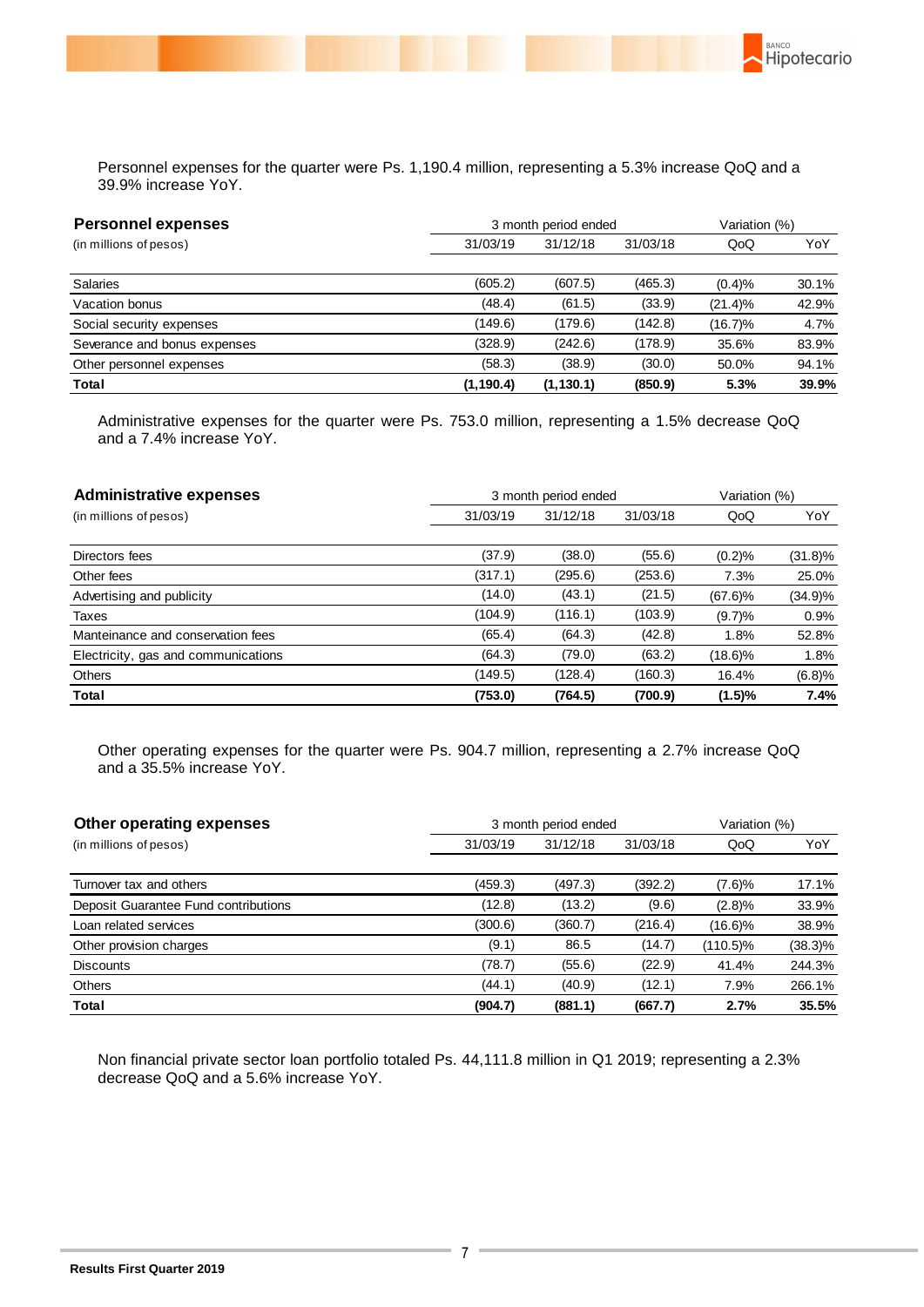

| Loans to the non-financial private sector             |          | 3 month period ended |          | Variation (%) |            |
|-------------------------------------------------------|----------|----------------------|----------|---------------|------------|
| (in millions of pesos)                                | 31/03/19 | 31/12/18             | 31/03/18 | QoQ           | YoY        |
|                                                       |          |                      |          |               |            |
| Overdrafts                                            | 252.3    | 595.1                | 1,215.3  | $(57.6)\%$    | $(79.2)\%$ |
| Documents                                             | 299.0    | 303.5                | 678.0    | (1.5)%        | (55.9)%    |
| Mortgage loans                                        | 5,595.0  | 5,375.7              | 4,142.3  | 4.1%          | 35.1%      |
| Pledge loans                                          | 166.7    | 201.3                | 292.3    | $(17.2)\%$    | $(43.0)\%$ |
| Personal loans                                        | 8,105.9  | 8,536.2              | 8,300.0  | (5.0)%        | $(2.3)\%$  |
| Credit card loans                                     | 17,441.6 | 18,241.9             | 18,321.8 | (4.4)%        | (4.8)%     |
| <b>Financial leases</b>                               | 105.8    | 122.3                | 158.3    | $(13.5)\%$    | $(33.1)\%$ |
| Loans to the personnel                                | 289.2    | 285.7                | 243.8    | 1.2%          | 18.6%      |
| Unallocated collections                               | (9.0)    | (6.3)                | (21.6)   | 43.3%         | $(58.5)\%$ |
| Other                                                 | 11,325.4 | 10,951.6             | 8,099.4  | 3.4%          | 39.8%      |
| Accrued interest and quotation differences receivable | 598.7    | 626.4                | 417.1    | (4.4)%        | 43.5%      |
| Documented interest                                   | (58.9)   | (71.8)               | (59.7)   | (18.0)%       | (1.3)%     |
| Total                                                 | 44,111.8 | 45.161.8             | 41,787.0 | $(2.3)\%$     | 5.6%       |

BH's non financial private sector loan portfolio composition as of March 31, 2019 was 71.3% of retail financing and housing loans (58.1% consumer and 13.2% housing) and 28.7% of corporate loans, providing a highly diversified client base.



 **Loan Portfolio Diversification** (Non-financial Private Sector Loans) Q1 2019

On a consolidated basis, NPL increased from 6.0% in Q4 2018 to 11.9% in Q1 2019, while coverage ratio was 51.9% for the period. The increase in non performing loans is mainly explained by loans to certain corporates that are renegotiating their debt. Additional provisions above Central Bank requirements were set for those loans. On the other hand, the ratio had a bigger increase due to a base effect caused by a decrease in nominal terms of the portfolio. In addition, there is a decrease in relative terms of the loan portfolio in terms of total assets.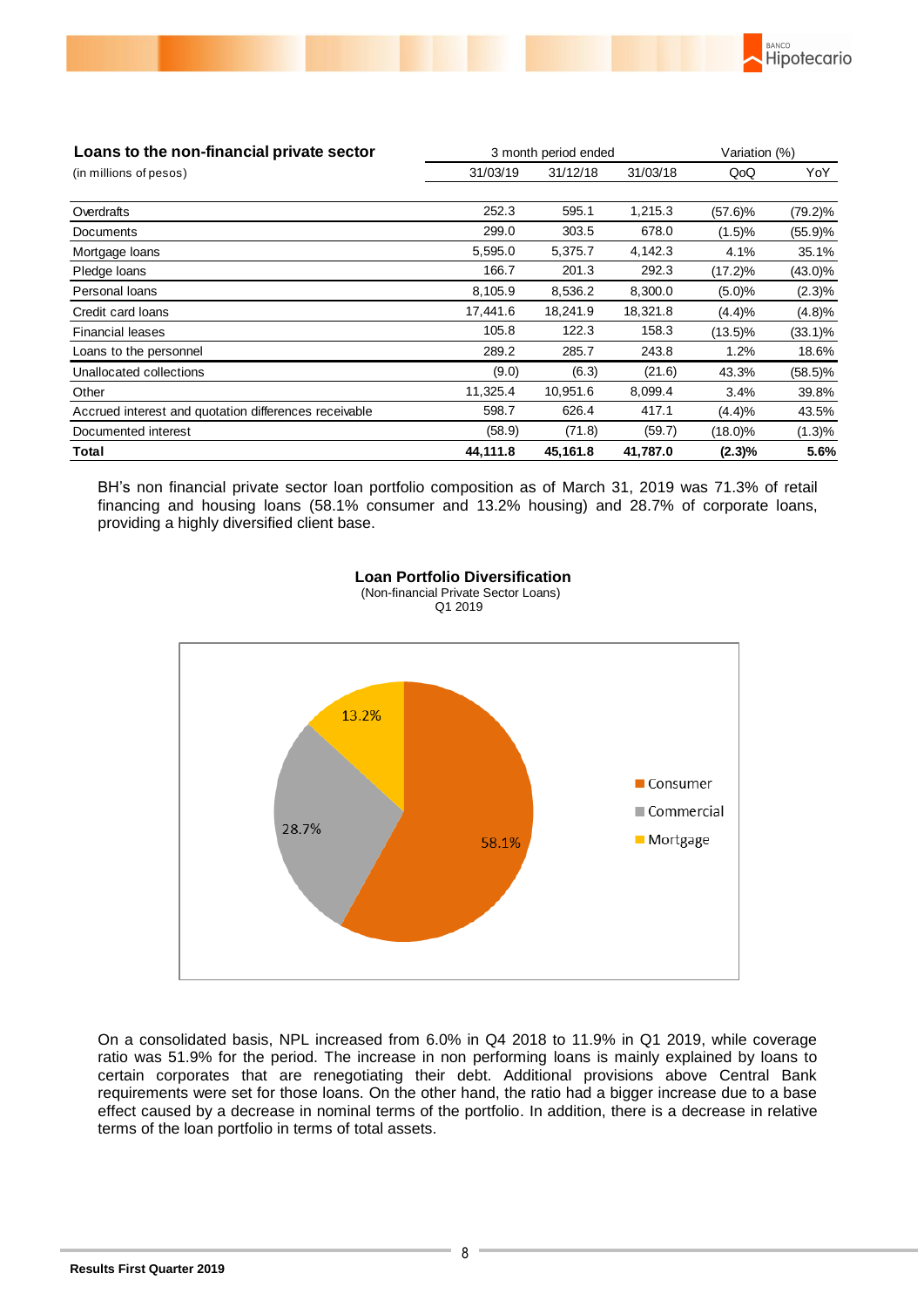

| <b>Consolidated level</b>                                   |          |          |          |
|-------------------------------------------------------------|----------|----------|----------|
| Non-performing loans                                        | 5,444.6  | 2,934.2  | 1,921.4  |
| Total portfolio                                             | 45,832.9 | 48,583.4 | 44,974.5 |
| Allowances (total)                                          | 2,825.9  | 2,071.5  | 1,633.8  |
| Non-performing loans / Total portfolio                      | 11.9%    | 6.0%     | 4.3%     |
| Allowances (total) / Non-performing loans                   | 51.9%    | 70.6%    | 85.0%    |
| <b>Consumer portfolio</b>                                   |          |          |          |
| Non-performing loans (consumer)                             | 3,177.6  | 2,770.3  | 1,888.7  |
| Consumer portfolio                                          | 31,467.9 | 31,813.0 | 30,830.3 |
| Allowances (consumer)                                       | 1,824.2  | 1,748.6  | 1,475.2  |
| Non-performing loans (consumer) / Consumer portfolio        | 10.1%    | 8.7%     | 6.1%     |
| Allowances (consumer) / Non-performing loans (consumer)     | 57.4%    | 63.1%    | 78.1%    |
| <b>Commercial portfolio</b>                                 |          |          |          |
| Non-performing loans (commercial)                           | 2,267.1  | 163.9    | 32.7     |
| Commercial portfolio                                        | 14,365.0 | 16,770.4 | 14,144.1 |
| Allowances (commercial)                                     | 988.2    | 291.6    | 124.2    |
| Non-performing loans (commercial) / Commercial portfolio    | 15.8%    | 1.0%     | 0.2%     |
| Allowances (Commercial) / Non-performing loans (commercial) | 43.6%    | 177.9%   | 379.8%   |

Deposits totaled Ps. 28,974.3 million, representing a 1.1% decrease QoQ and a 25.3% increase YoY, while corporate bonds totaled Ps. 32,126.1 million, representing a 1.5% increase QoQ and a 12.0% increase YoY.

| <b>Funding</b>                | 3 month period ended |          |          |          |          |          |        | Variation (%) |  |
|-------------------------------|----------------------|----------|----------|----------|----------|----------|--------|---------------|--|
| (in millions of pesos)        |                      | 31/03/19 |          | 31/12/18 |          | 31/03/18 | QoQ    | YoY           |  |
|                               | Ps.                  | %        | Ps.      | $\%$     | Ps.      | %        |        |               |  |
| Deposits                      | 28.974.3             | 47.4%    | 29.307.6 | 48.1%    | 23.131.1 | 44.6%    | (1.1)% | 25.3%         |  |
| Local corporate bonds         | 11.725.3             | 19.2%    | 9,054.2  | 14.9%    | 9.665.8  | 18.7%    | 29.5%  | 21.3%         |  |
| International corporate bonds | 20.400.8             | 33.4%    | 22.606.3 | 37.1%    | 19.028.5 | 36.7%    | (9.8)% | 7.2%          |  |
| Corporate bonds               | 32.126.1             | 52.6%    | 31.660.5 | 51.9%    | 28.694.3 | 55.4%    | 1.5%   | 12.0%         |  |
| Total                         | 61.100.5             | 100.0%   | 60.968.0 | 100.0%   | 51.825.4 | 100.0%   | 0.2%   | 17.9%         |  |

**Non-performing loans**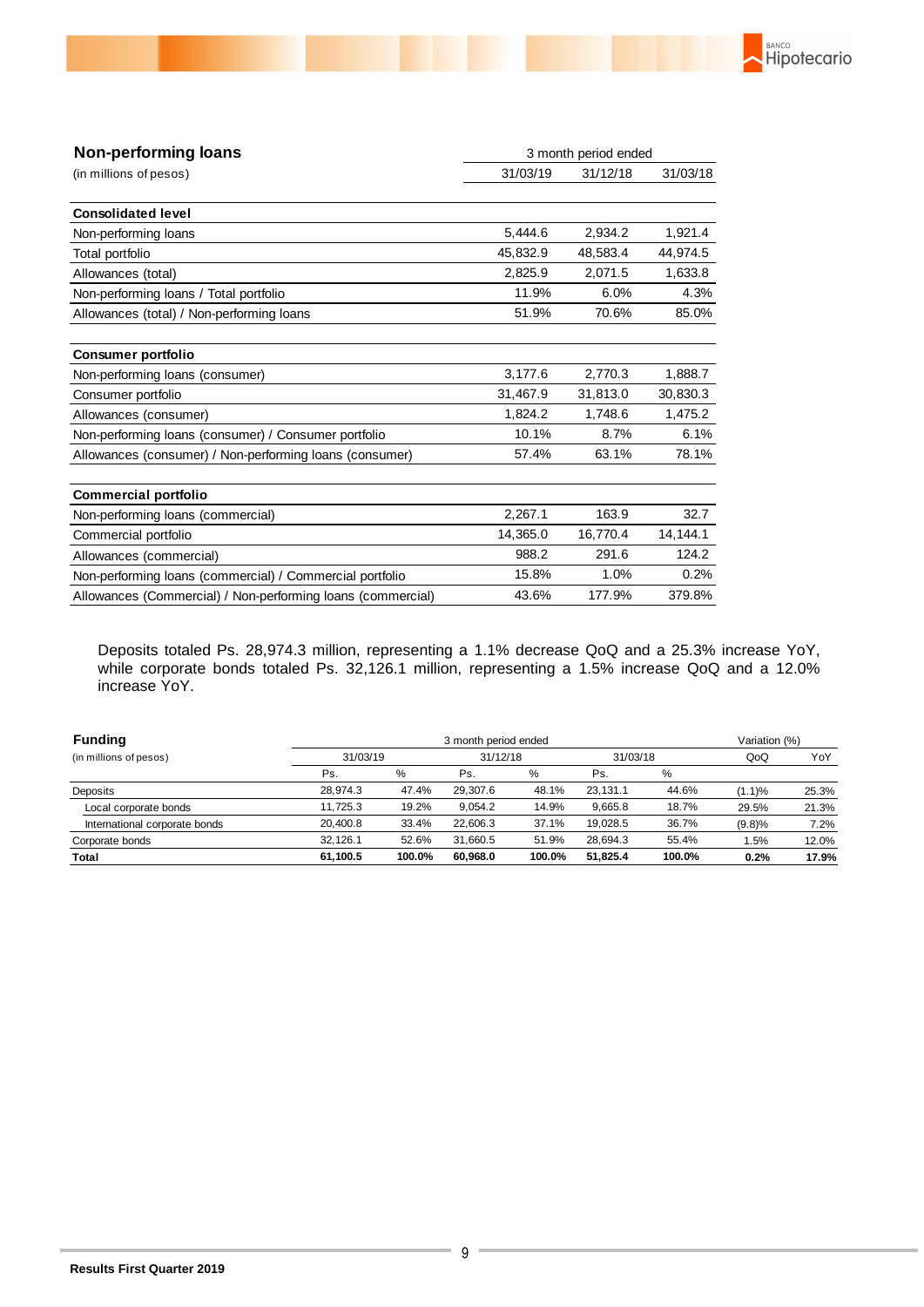

| Comparative consolidated balance sheet                                | As of     |            | Variation (%) |  |
|-----------------------------------------------------------------------|-----------|------------|---------------|--|
| (in millions of pesos)                                                | 31/03/19  | 31/03/18   | YoY           |  |
| <b>Assets</b>                                                         |           |            |               |  |
| Cash and deposits in banks                                            | 6,861.7   | 5,068.9    | 35.4%         |  |
| Debt securities at fair value through profit and loss                 | 21,519.2  | 17,394.1   | 23.7%         |  |
| Derivatives                                                           | 48.8      | 5.3        | N/A           |  |
| Repo transactions                                                     | 900.5     | 259.8      | 246.6%        |  |
| Loans and other receivables                                           | 2,908.6   | 2,324.9    | 25.1%         |  |
| Non financial public sector                                           | 14.7      | 72.5       | $(79.7)\%$    |  |
| Financial sector                                                      | 141.9     | 529.2      | $(73.2)\%$    |  |
| Non financial private sector and foreign                              | 44,111.8  | 41,787.0   | 5.6%          |  |
| Allow ances                                                           | (2,812.4) | (1, 599.3) | 75.8%         |  |
| Loans, net of allow ances                                             | 41,456.0  | 40,789.3   | 1.6%          |  |
| Other debt securities                                                 | 1,944.1   | 2,612.6    | $(25.6)\%$    |  |
| Financial assets in guarantee                                         | 2,395.8   | 1,204.8    | 98.8%         |  |
| Investment in other companies, subsidiaries and joint ventures        | 13.4      | 13.5       | (0.7)%        |  |
| Property, plant and equipment                                         | 1,655.1   | 2,950.6    | (43.9)%       |  |
| <b>Others</b>                                                         | 5,556.1   | 1,551.9    | 258.0%        |  |
| <b>Total Assets</b>                                                   | 85,259.2  | 74,175.8   | 14.9%         |  |
| <b>Liabilities</b>                                                    |           |            |               |  |
| Deposits                                                              | 28,974.3  | 23,131.1   | 25.3%         |  |
| Liabilities at fair value through profit and loss                     | 865.7     | 502.1      | 72.4%         |  |
| Derivatives                                                           | 97.4      | 11.3       | N/A           |  |
| Repo transactions                                                     | 51.1      | 243.4      | $(79.0)\%$    |  |
| Other financial liabilities                                           | 7,457.8   | 7,975.5    | (6.5)%        |  |
| Financing received from Central Bank and other financial institutions | 1,030.8   | 475.1      | 117.0%        |  |
| <b>Issued corporate bonds</b>                                         | 32,126.1  | 28,694.3   | 12.0%         |  |
| Current income tax liabilities                                        | 596.6     | 521.6      | 14.4%         |  |
| Subordinated corporate bonds                                          |           |            | N/A           |  |
| Provisions                                                            | 254.6     | 349.7      | $(27.2)\%$    |  |
| Deferred income tax liabilities                                       |           |            | N/A           |  |
| Other non financial liabilities                                       | 3,686.2   | 3,504.8    | 5.2%          |  |
| <b>Total Liabilities</b>                                              | 75,140.6  | 65,409.0   | 14.9%         |  |
| Shareholders' Equity attributable to non controlling interest         | 213.0     | 300.2      | $(29.0)\%$    |  |
| Shareholders' Equity attributable to controlling interest             | 9,905.6   | 8,466.6    | 17.0%         |  |
| <b>Total Shareholders' Equity</b>                                     | 10,118.6  | 8,766.8    | 15.4%         |  |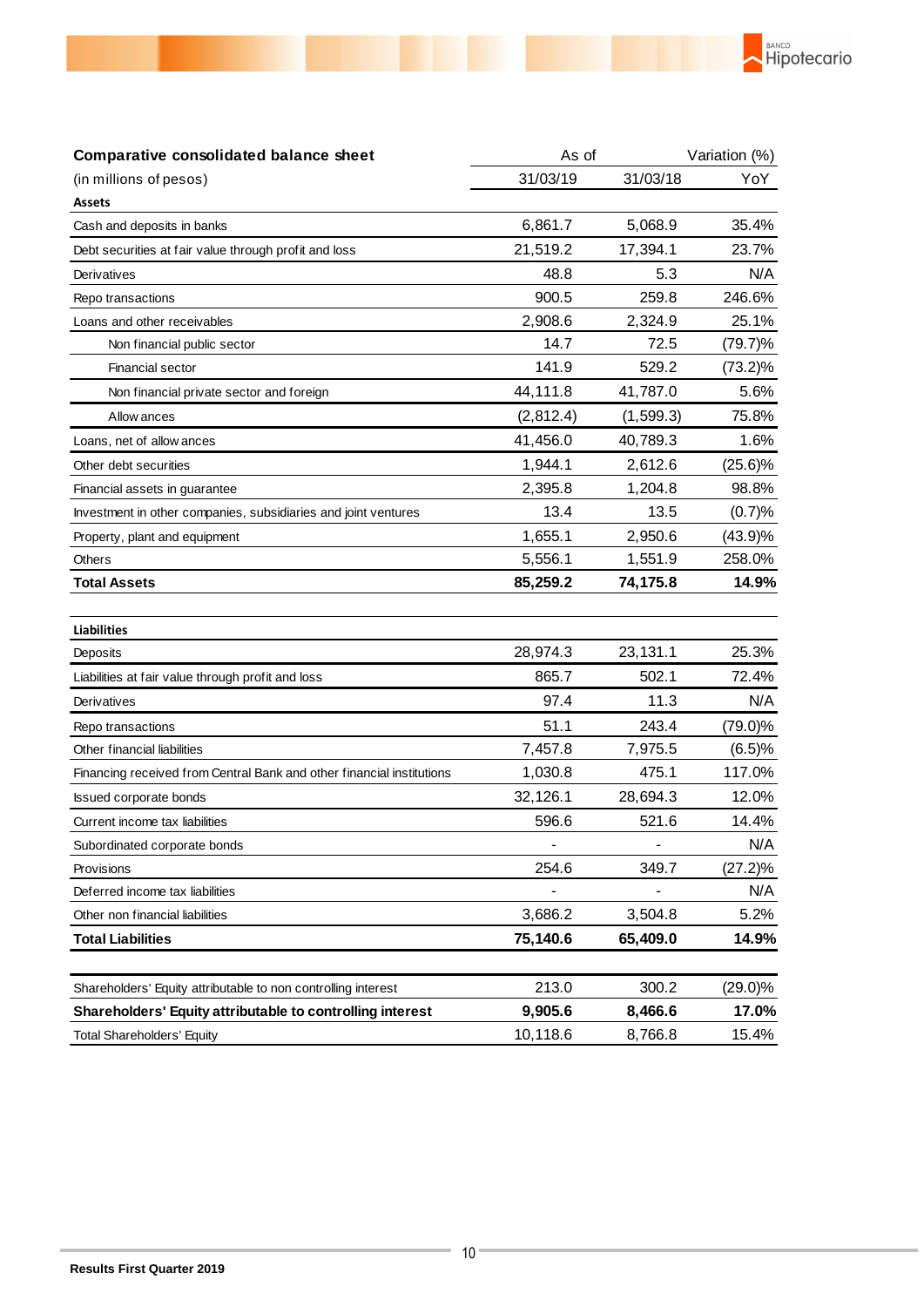| Comparative consolidated income statement                                    |            | For the 3 month period ended |             |
|------------------------------------------------------------------------------|------------|------------------------------|-------------|
| (in millions of pesos)                                                       | 31/03/19   | 31/03/18                     | YoY         |
|                                                                              |            |                              |             |
| Interest Income                                                              | 3,893.3    | 2,943.0                      | 32.3%       |
| Income from adjustments                                                      | 312.9      | 84.5                         | 270.5%      |
| Interest Expense                                                             | (3,746.2)  | (2, 136.0)                   | 75.4%       |
| Expenses from adjuntments                                                    | (297.8)    | (103.1)                      | 188.8%      |
| Net Interest Income                                                          | 162.2      | 788.4                        | (79.4)%     |
| Fee Income                                                                   | 1,065.5    | 898.1                        | 18.6%       |
| Fee Expense                                                                  | (165.3)    | (175.8)                      | (6.0)%      |
| Net Fee Income                                                               | 900.2      | 722.3                        | 24.6%       |
| Net Income from financial instruments at Fair Value<br>through profit & Loss | 2,451.0    | 804.6                        | 204.6%      |
| Difference in quoted prices of gold and foreign currency                     | (952.8)    | 64.2                         | N/A         |
| Other operating income                                                       | 1,603.8    | 1,026.7                      | 56.2%       |
| Provision for loan losses                                                    | (1,330.1)  | (378.6)                      | 251.3%      |
| <b>Net Operating Income</b>                                                  | 2,834.3    | 3,027.5                      | (6.4)%      |
|                                                                              |            |                              |             |
| Personnel expenses                                                           | (1, 190.4) | (850.9)                      | 39.9%       |
| Administrative expenses                                                      | (753.0)    | (700.9)                      | 7.4%        |
| Depreciation and impairment of assets                                        | (62.4)     | (37.4)                       | 66.9%       |
| Other operating expenses                                                     | (904.7)    | (667.7)                      | 35.5%       |
| <b>Operating Income</b>                                                      | (76.1)     | 770.6                        | $(109.9)\%$ |
| Income before income tax from continuing operations                          | (76.1)     | 770.6                        | $(109.9)\%$ |
| Income tax from continuing operations                                        | 107.4      | (238.9)                      | $(145.0)\%$ |
| Net income of the period attributable to<br>non-controlling interests        | 5.3        | (12.3)                       | $(142.9)\%$ |
| Net Income                                                                   | 36.6       | 519.4                        | $(93.0)\%$  |
| <b>Statistic data and comparative ratios</b>                                 |            | 3 month period ended         |             |
|                                                                              | 31/03/19   | 31/12/18                     | 31/03/18    |
| <b>Profitability</b>                                                         |            |                              |             |
| ROAA (return on average assets)                                              | 0.17%      | 2.71%                        | 2.95%       |
| ROAE (return on average equity)                                              | 1.48%      | 23.12%                       | 25.32%      |
| Net financial margin*                                                        | 7.82%      | 9.77%                        | 9.42%       |

**BANCO**<br>Hipotecario

| Capital                             |        |           |        |
|-------------------------------------|--------|-----------|--------|
| Shareholders' Equity / Total Assets | 11.62% | 11.59%    | 11.41% |
| CET I Ratio                         | 12.05% | $12.10\%$ | 12.23% |
| Tier 1 Ratio                        | 12.08% |           | 12.25% |
| <b>Total Capital Ratio</b>          | 12.66% | $12.71\%$ | 12.87% |
|                                     |        |           |        |

Efficiency\*\* 63.0% 59.7%

| Liquidity                |        |        |        |
|--------------------------|--------|--------|--------|
| Liquid Assets / Deposits | 104.7% | 101.8% | 108.4% |
| <b>LCR</b>               | 266.0% | 211.0% | 200.0% |
| <b>NSFR</b>              | 162.9% | 151.1% | N/A    |
| Loans / Deposits         | 143.1% | 148.7% | 176.3% |

\* (Annualized net interest income + annualized Net Income from financial instruments at Fair Value through profit

and loss + annualized Difference in quoted prices of gold and foreign currency) / Average Assets

\*\* (Personnel expenses + administrative expenses + depreciation and impairment of assets) /

(Net Interest Income + Net Fee Income + Net Income from financial instruments at Fair Value through profit and loss +

difference in quoted prices of gold and foreign currency + other items included in income and operating expenses)